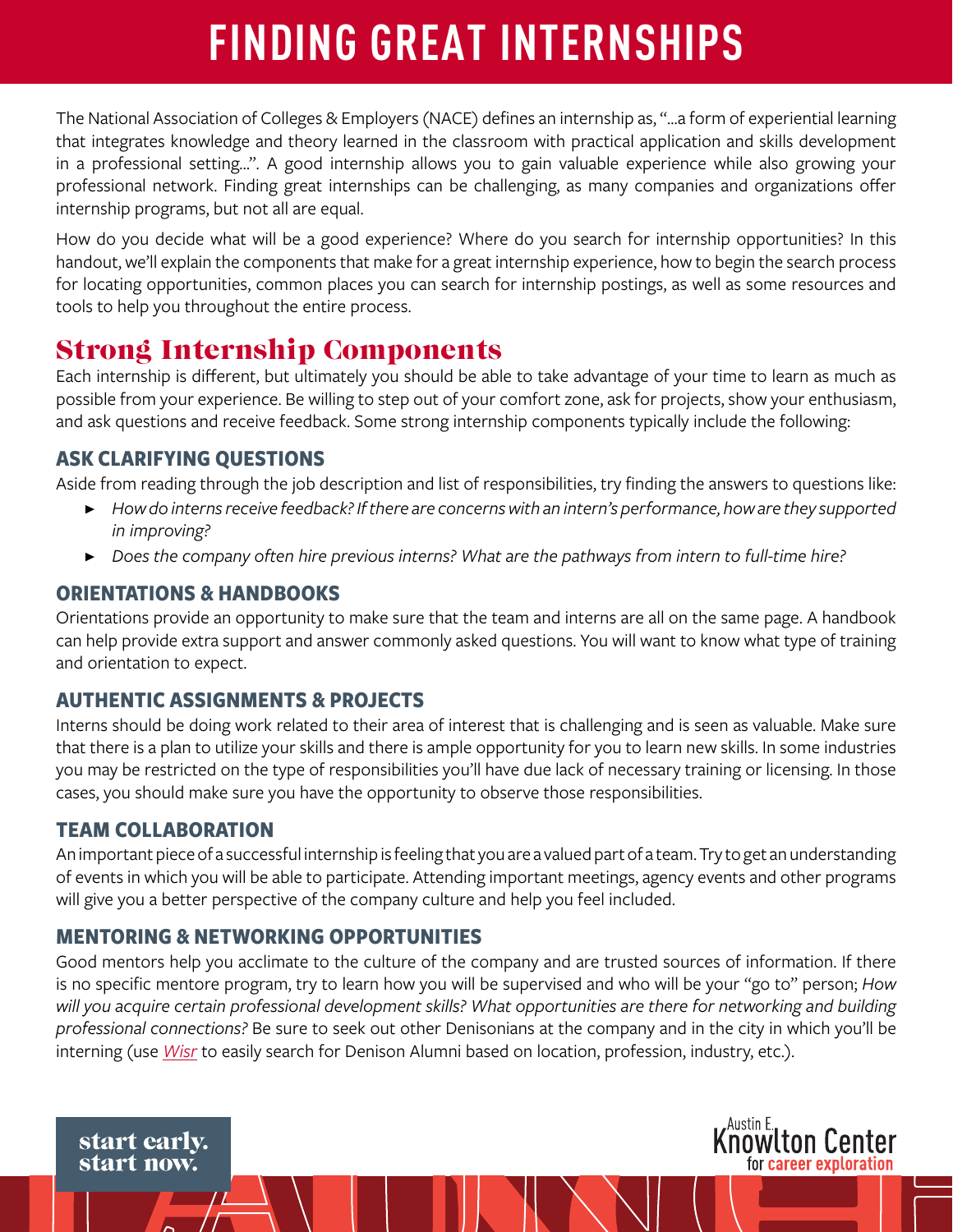# *Finding Great Internships*

# Beginning Your Search

When it comes to searching for an internship, it's important to understand each phase of the search process so you're able to explore, apply, and interview for an incredible opportunity. The Knowlton Center has many resources that will help guide you throughout the entire internship search and application process.

### **USE MULTIPLE SOURCES**

It's important to take a multifaceted approach when searching for internship opportunities. There are many ways in which students can obtain an internship, so be sure to use multiple resources throughout your search process to ensure you find opportunities that will provide the best possible internship experience. Here are some common resources you can use to search for internships.

#### ▶ **Handshake**

A great place to start your search is with Handshake. There are hundreds of internships already posted, with more being added daily. Handshake also allows you to narrow your search results on a number of criteria, including industry, job function, location, connection with Denison, and more. If you select your Career Interests in your profile, Handshake will even make recommendations for opportunities you might like based on your interests. Start searching for internship opportunities in Handshake by clicking *[here](https://denison.joinhandshake.com/postings?ajax=true&query=&category=UniversityPostings&page=1&per_page=25&sort_direction=asc&sort_column=default&followed_only=false&qualified_only=&core_schools_only=false&including_all_facets_in_searches=true&job_type_names%5B%5D=Internship&status%5B%5D=approved)*.

#### ▶ **CareerShift**

Through CareerShift, which is an easy-to-use website for conducting and organizing job and internship searches, you can store and record internship listings at all publicly posted websites and newspapers, as well as find inside contact information for millions of companies. To visit CareerShift, click *[here](https://www.careershift.com/Account/Login)* and log in with your BigRedID.

#### ▶ **GoinGlobal**

Find career and employment resources that include world-wide job openings, internship listings, industry profiles and country-specific career information through GoinGlobal. You'll also find more than 30,000 pages of regularly updated content on career-related topics pertaining to working internationally, including work permit/ visa regulations, salary ranges, cultural/interviewing advice, and more. You can access GoinGlobal through the *[Jobs & Internships](https://denison.joinhandshake.com/articles/9618)* resource page in Handshake by clicking *[here](https://denison.joinhandshake.com/articles/9618)*.

#### ▶ **Vault**

Another great resource is Vault, which allows you to research hundreds of internships, read thousands of internship reviews, as well as receive advice on interviews, résumés, cover letters and more. You can also access career guides on different industries, companies, and general career topics. Access Vault by clicking *[here](https://www.vault.com/internship-programs)*.

# Other Internship Websites

In addition to the resources provide through the Knowlton Center, there are many great and reliable websites you can use to expand your search and apply for internship opportunities. Click on any of the resources below to visit their website and begin searching for internships.

| <b>POPULAR INTERNSHIP SITES</b>                                                                                                                                                                          |                                                                                                                                                                                                 |
|----------------------------------------------------------------------------------------------------------------------------------------------------------------------------------------------------------|-------------------------------------------------------------------------------------------------------------------------------------------------------------------------------------------------|
| LinkedIn<br>alerts to be notified when new opportunities are posted.                                                                                                                                     | Idealist.org<br>Search thousands of internships based on your interests. Set Focused on service and non-profit opportunities across job<br>functions ranging from marketing to web development. |
| Internships.com<br>The world's largest student-focused internship marketplace, From startups to Fortune 500s, WayUp offers internships and<br>with interactive tools and services to find opportunities. | <b>WayUp.com</b><br>jobs from over 20,000 employers.                                                                                                                                            |

If you're searching for internships in a specific career field of industry (e.g., research, life sciences, energy sustainability, technology, etc.) *[schedule a Career Coaching appointment](https://denison.joinhandshake.com/appointments)* to learn more about industry-specific job boards, and additional resources to help locate opportunities.